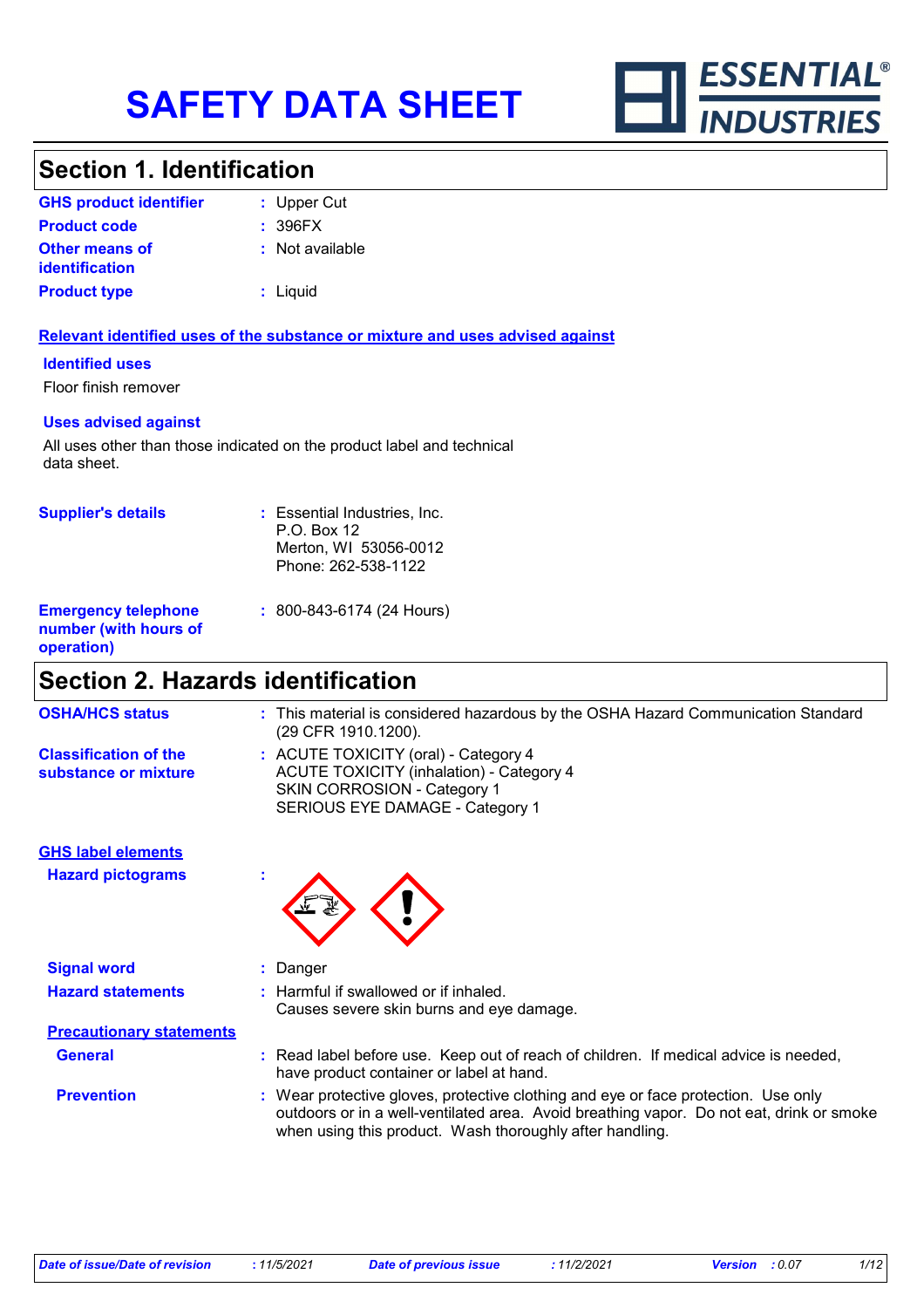### **Section 2. Hazards identification**

| <b>Response</b>                            | : IF INHALED: Remove person to fresh air and keep comfortable for breathing.                                                                                                                                                                                                                                                                                                                                                                                                                                                |
|--------------------------------------------|-----------------------------------------------------------------------------------------------------------------------------------------------------------------------------------------------------------------------------------------------------------------------------------------------------------------------------------------------------------------------------------------------------------------------------------------------------------------------------------------------------------------------------|
|                                            | Immediately call a POISON CENTER or doctor. IF SWALLOWED: Immediately call a<br>POISON CENTER or doctor. Rinse mouth. Do NOT induce vomiting. IF ON SKIN (or<br>hair): Take off immediately all contaminated clothing. Rinse skin with water.<br>Immediately call a POISON CENTER or doctor. Wash contaminated clothing before<br>reuse. IF IN EYES: Rinse cautiously with water for several minutes. Remove contact<br>lenses, if present and easy to do. Continue rinsing. Immediately call a POISON<br>CENTER or doctor. |
| <b>Storage</b>                             | : Store locked up.                                                                                                                                                                                                                                                                                                                                                                                                                                                                                                          |
| <b>Disposal</b>                            | : Dispose of contents and container in accordance with all local, regional, national and<br>international regulations.                                                                                                                                                                                                                                                                                                                                                                                                      |
| <b>Hazards not otherwise</b><br>classified | : None known.                                                                                                                                                                                                                                                                                                                                                                                                                                                                                                               |

### **Section 3. Composition/information on ingredients**

**Substance/mixture :**

: Mixture

| <b>Ingredient name</b> | $\frac{1}{2}$ | <b>CAS number</b> |
|------------------------|---------------|-------------------|
| 2-butoxyethanol        | $\leq 9.9$    | 111-76-2          |
| 2-aminoethanol         | $\leq 4.9$    | 141-43-5          |
| sodium hydroxide       | 3≥ ا          | 1310-73-2         |

Any concentration shown as a range is to protect confidentiality or is due to batch variation.

**There are no additional ingredients present which, within the current knowledge of the supplier and in the concentrations applicable, are classified as hazardous to health or the environment and hence require reporting in this section.**

**Occupational exposure limits, if available, are listed in Section 8.**

### **Section 4. First aid measures**

| <b>Description of necessary first aid measures</b> |                                                                                                                                                                                                                                                                                                                                                                                                                                                                                                                                                                                                                                                                                                                                                                                                                                                                                                              |
|----------------------------------------------------|--------------------------------------------------------------------------------------------------------------------------------------------------------------------------------------------------------------------------------------------------------------------------------------------------------------------------------------------------------------------------------------------------------------------------------------------------------------------------------------------------------------------------------------------------------------------------------------------------------------------------------------------------------------------------------------------------------------------------------------------------------------------------------------------------------------------------------------------------------------------------------------------------------------|
| <b>Eye contact</b>                                 | : Get medical attention immediately. Call a poison center or physician. Immediately flush<br>eyes with plenty of water, occasionally lifting the upper and lower eyelids. Check for and<br>remove any contact lenses. Continue to rinse for at least 10 minutes. Chemical burns<br>must be treated promptly by a physician.                                                                                                                                                                                                                                                                                                                                                                                                                                                                                                                                                                                  |
| <b>Inhalation</b>                                  | : Get medical attention immediately. Call a poison center or physician. Remove victim to<br>fresh air and keep at rest in a position comfortable for breathing. If it is suspected that<br>fumes are still present, the rescuer should wear an appropriate mask or self-contained<br>breathing apparatus. If not breathing, if breathing is irregular or if respiratory arrest<br>occurs, provide artificial respiration or oxygen by trained personnel. It may be<br>dangerous to the person providing aid to give mouth-to-mouth resuscitation. If<br>unconscious, place in recovery position and get medical attention immediately. Maintain<br>an open airway. Loosen tight clothing such as a collar, tie, belt or waistband. In case of<br>inhalation of decomposition products in a fire, symptoms may be delayed. The exposed<br>person may need to be kept under medical surveillance for 48 hours. |
| <b>Skin contact</b>                                | : Get medical attention immediately. Call a poison center or physician. Flush<br>contaminated skin with plenty of water. Remove contaminated clothing and shoes.<br>Wash contaminated clothing thoroughly with water before removing it, or wear gloves.<br>Continue to rinse for at least 10 minutes. Chemical burns must be treated promptly by a<br>physician. Wash clothing before reuse. Clean shoes thoroughly before reuse.                                                                                                                                                                                                                                                                                                                                                                                                                                                                           |
| <b>Ingestion</b>                                   | : Get medical attention immediately. Call a poison center or physician. Wash out mouth<br>with water. Remove dentures if any. Remove victim to fresh air and keep at rest in a<br>position comfortable for breathing. If material has been swallowed and the exposed<br>person is conscious, give small quantities of water to drink. Stop if the exposed person<br>feels sick as vomiting may be dangerous. Do not induce vomiting unless directed to do<br>so by medical personnel. If vomiting occurs, the head should be kept low so that vomit<br>does not enter the lungs. Chemical burns must be treated promptly by a physician.<br>Never give anything by mouth to an unconscious person. If unconscious, place in<br>recovery position and get medical attention immediately. Maintain an open airway.                                                                                             |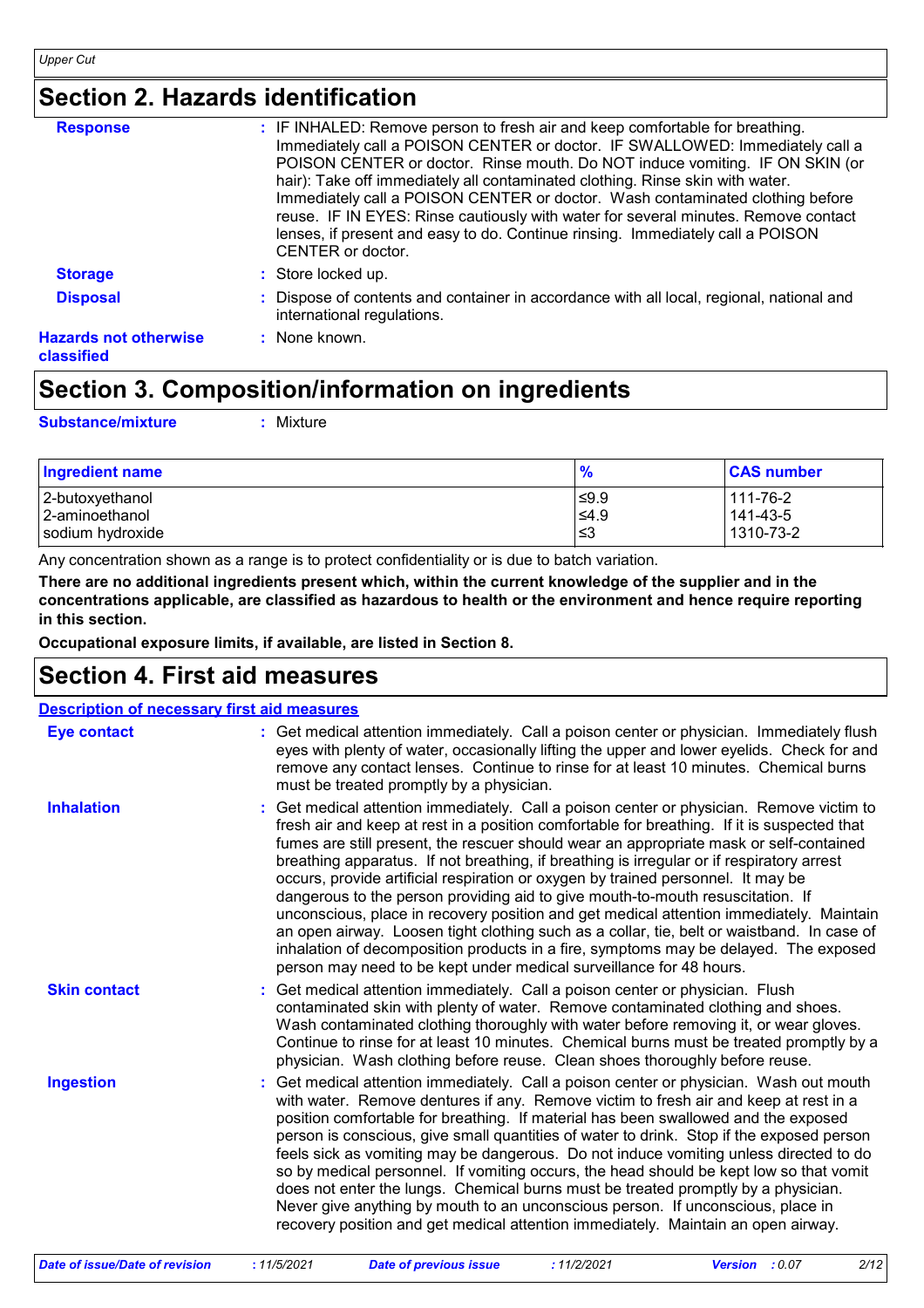### **Section 4. First aid measures**

Loosen tight clothing such as a collar, tie, belt or waistband.

| Most important symptoms/effects, acute and delayed |                                                                                                                                                                                                                                                                                                                                                                                                                 |
|----------------------------------------------------|-----------------------------------------------------------------------------------------------------------------------------------------------------------------------------------------------------------------------------------------------------------------------------------------------------------------------------------------------------------------------------------------------------------------|
| <b>Potential acute health effects</b>              |                                                                                                                                                                                                                                                                                                                                                                                                                 |
| <b>Eye contact</b>                                 | : Causes serious eye damage.                                                                                                                                                                                                                                                                                                                                                                                    |
| <b>Inhalation</b>                                  | $:$ Harmful if inhaled.                                                                                                                                                                                                                                                                                                                                                                                         |
| <b>Skin contact</b>                                | : Causes severe burns.                                                                                                                                                                                                                                                                                                                                                                                          |
| <b>Ingestion</b>                                   | : Harmful if swallowed.                                                                                                                                                                                                                                                                                                                                                                                         |
| <b>Over-exposure signs/symptoms</b>                |                                                                                                                                                                                                                                                                                                                                                                                                                 |
| <b>Eye contact</b>                                 | : Adverse symptoms may include the following:<br>pain<br>watering<br>redness                                                                                                                                                                                                                                                                                                                                    |
| <b>Inhalation</b>                                  | : No specific data.                                                                                                                                                                                                                                                                                                                                                                                             |
| <b>Skin contact</b>                                | : Adverse symptoms may include the following:<br>pain or irritation<br>redness<br>blistering may occur                                                                                                                                                                                                                                                                                                          |
| <b>Ingestion</b>                                   | : Adverse symptoms may include the following:<br>stomach pains                                                                                                                                                                                                                                                                                                                                                  |
|                                                    | Indication of immediate medical attention and special treatment needed, if necessary                                                                                                                                                                                                                                                                                                                            |
| <b>Notes to physician</b>                          | : In case of inhalation of decomposition products in a fire, symptoms may be delayed.<br>The exposed person may need to be kept under medical surveillance for 48 hours.                                                                                                                                                                                                                                        |
| <b>Specific treatments</b>                         | : No specific treatment.                                                                                                                                                                                                                                                                                                                                                                                        |
| <b>Protection of first-aiders</b>                  | : No action shall be taken involving any personal risk or without suitable training. If it is<br>suspected that fumes are still present, the rescuer should wear an appropriate mask or<br>self-contained breathing apparatus. It may be dangerous to the person providing aid to<br>give mouth-to-mouth resuscitation. Wash contaminated clothing thoroughly with water<br>before removing it, or wear gloves. |

#### **See toxicological information (Section 11)**

### **Section 5. Fire-fighting measures**

| <b>Extinguishing media</b>                               |                                                                                                                                                                                                     |
|----------------------------------------------------------|-----------------------------------------------------------------------------------------------------------------------------------------------------------------------------------------------------|
| <b>Suitable extinguishing</b><br>media                   | : Use an extinguishing agent suitable for the surrounding fire.                                                                                                                                     |
| <b>Unsuitable extinguishing</b><br>media                 | : None known.                                                                                                                                                                                       |
| <b>Specific hazards arising</b><br>from the chemical     | : In a fire or if heated, a pressure increase will occur and the container may burst.                                                                                                               |
| <b>Hazardous thermal</b><br>decomposition products       | : Decomposition products may include the following materials:<br>carbon dioxide<br>carbon monoxide<br>nitrogen oxides<br>metal oxide/oxides                                                         |
| <b>Special protective actions</b><br>for fire-fighters   | : Promptly isolate the scene by removing all persons from the vicinity of the incident if<br>there is a fire. No action shall be taken involving any personal risk or without suitable<br>training. |
| <b>Special protective</b><br>equipment for fire-fighters | : Fire-fighters should wear appropriate protective equipment and self-contained breathing<br>apparatus (SCBA) with a full face-piece operated in positive pressure mode.                            |

*Date of issue/Date of revision* **:** *11/5/2021 Date of previous issue : 11/2/2021 Version : 0.07 3/12*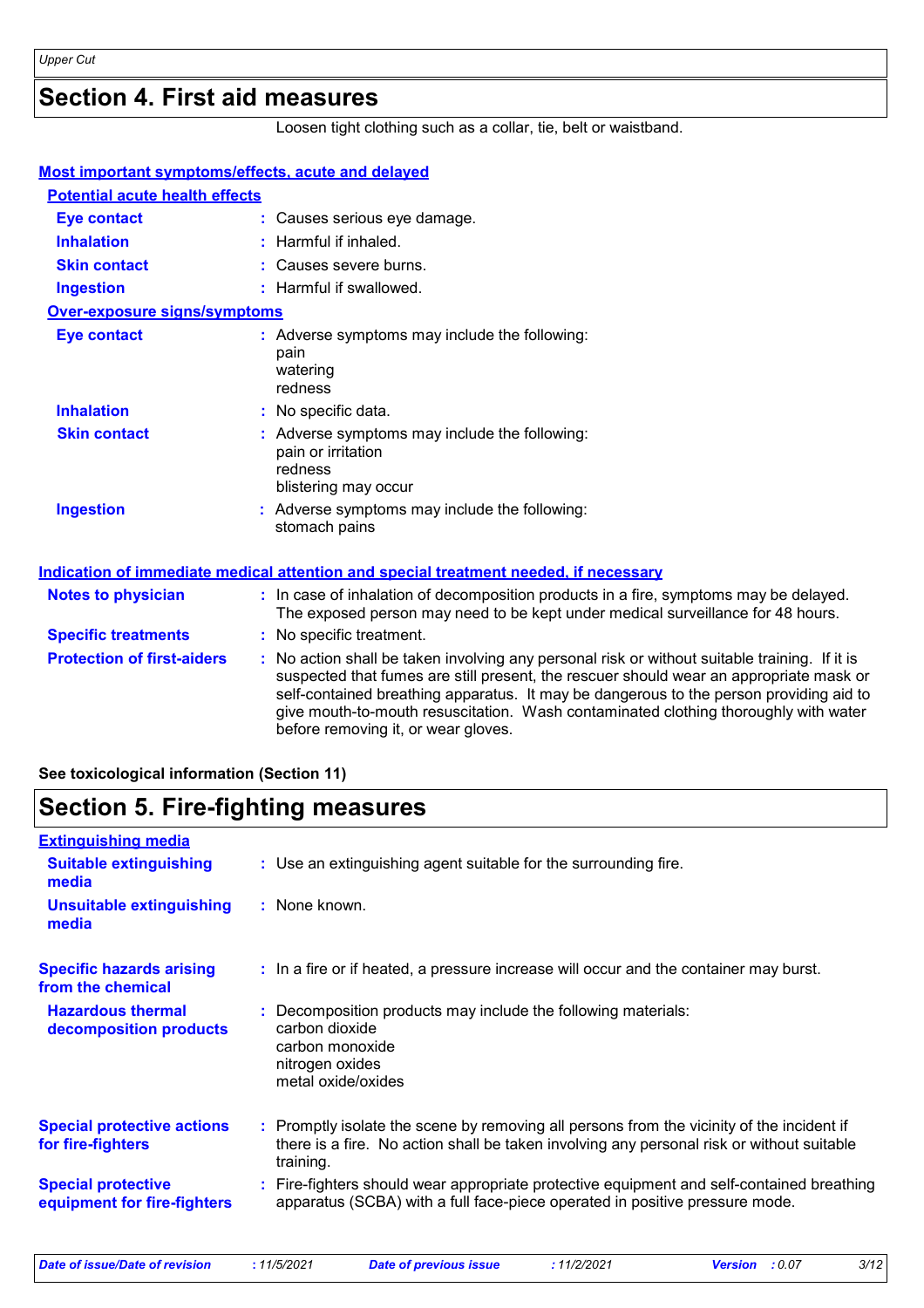## **Section 6. Accidental release measures**

|                                                              | Personal precautions, protective equipment and emergency procedures                                                                                                                                                                                                                                                                                                                                                                                                                                                                                                                                                                                                                                          |
|--------------------------------------------------------------|--------------------------------------------------------------------------------------------------------------------------------------------------------------------------------------------------------------------------------------------------------------------------------------------------------------------------------------------------------------------------------------------------------------------------------------------------------------------------------------------------------------------------------------------------------------------------------------------------------------------------------------------------------------------------------------------------------------|
| For non-emergency<br>personnel                               | : No action shall be taken involving any personal risk or without suitable training.<br>Evacuate surrounding areas. Keep unnecessary and unprotected personnel from<br>entering. Do not touch or walk through spilled material. Do not breathe vapor or mist.<br>Provide adequate ventilation. Wear appropriate respirator when ventilation is<br>inadequate. Put on appropriate personal protective equipment.                                                                                                                                                                                                                                                                                              |
| For emergency responders                                     | If specialized clothing is required to deal with the spillage, take note of any information in<br>÷.<br>Section 8 on suitable and unsuitable materials. See also the information in "For non-<br>emergency personnel".                                                                                                                                                                                                                                                                                                                                                                                                                                                                                       |
| <b>Environmental precautions</b>                             | : Avoid dispersal of spilled material and runoff and contact with soil, waterways, drains<br>and sewers. Inform the relevant authorities if the product has caused environmental<br>pollution (sewers, waterways, soil or air).                                                                                                                                                                                                                                                                                                                                                                                                                                                                              |
| <b>Methods and materials for containment and cleaning up</b> |                                                                                                                                                                                                                                                                                                                                                                                                                                                                                                                                                                                                                                                                                                              |
| <b>Small spill</b>                                           | : Stop leak if without risk. Move containers from spill area. Dilute with water and mop up<br>if water-soluble. Alternatively, or if water-insoluble, absorb with an inert dry material and<br>place in an appropriate waste disposal container. Dispose of via a licensed waste<br>disposal contractor.                                                                                                                                                                                                                                                                                                                                                                                                     |
| <b>Large spill</b>                                           | : Stop leak if without risk. Move containers from spill area. Approach release from<br>upwind. Prevent entry into sewers, water courses, basements or confined areas. Wash<br>spillages into an effluent treatment plant or proceed as follows. Contain and collect<br>spillage with non-combustible, absorbent material e.g. sand, earth, vermiculite or<br>diatomaceous earth and place in container for disposal according to local regulations<br>(see Section 13). Dispose of via a licensed waste disposal contractor. Contaminated<br>absorbent material may pose the same hazard as the spilled product. Note: see<br>Section 1 for emergency contact information and Section 13 for waste disposal. |

### **Section 7. Handling and storage**

| <b>Protective measures</b>                                                       | : Put on appropriate personal protective equipment (see Section 8). Do not get in eyes or<br>on skin or clothing. Do not breathe vapor or mist. Do not ingest. Use only with<br>adequate ventilation. Wear appropriate respirator when ventilation is inadequate. Keep<br>in the original container or an approved alternative made from a compatible material,<br>kept tightly closed when not in use. Keep away from acids. Empty containers retain<br>product residue and can be hazardous. Do not reuse container.                                                                                  |
|----------------------------------------------------------------------------------|---------------------------------------------------------------------------------------------------------------------------------------------------------------------------------------------------------------------------------------------------------------------------------------------------------------------------------------------------------------------------------------------------------------------------------------------------------------------------------------------------------------------------------------------------------------------------------------------------------|
| <b>Advice on general</b><br>occupational hygiene                                 | : Eating, drinking and smoking should be prohibited in areas where this material is<br>handled, stored and processed. Workers should wash hands and face before eating,<br>drinking and smoking. Remove contaminated clothing and protective equipment before<br>entering eating areas. See also Section 8 for additional information on hygiene<br>measures.                                                                                                                                                                                                                                           |
| <b>Conditions for safe storage,</b><br>including any<br><b>incompatibilities</b> | : Store in accordance with local regulations. Store in original container protected from<br>direct sunlight in a dry, cool and well-ventilated area, away from incompatible materials<br>and food and drink. Store locked up. Separate from acids. Keep container tightly<br>closed and sealed until ready for use. Containers that have been opened must be<br>carefully resealed and kept upright to prevent leakage. Do not store in unlabeled<br>containers. Use appropriate containment to avoid environmental contamination. See<br>Section 10 for incompatible materials before handling or use. |

### **Section 8. Exposure controls/personal protection**

**Control parameters Occupational exposure limits**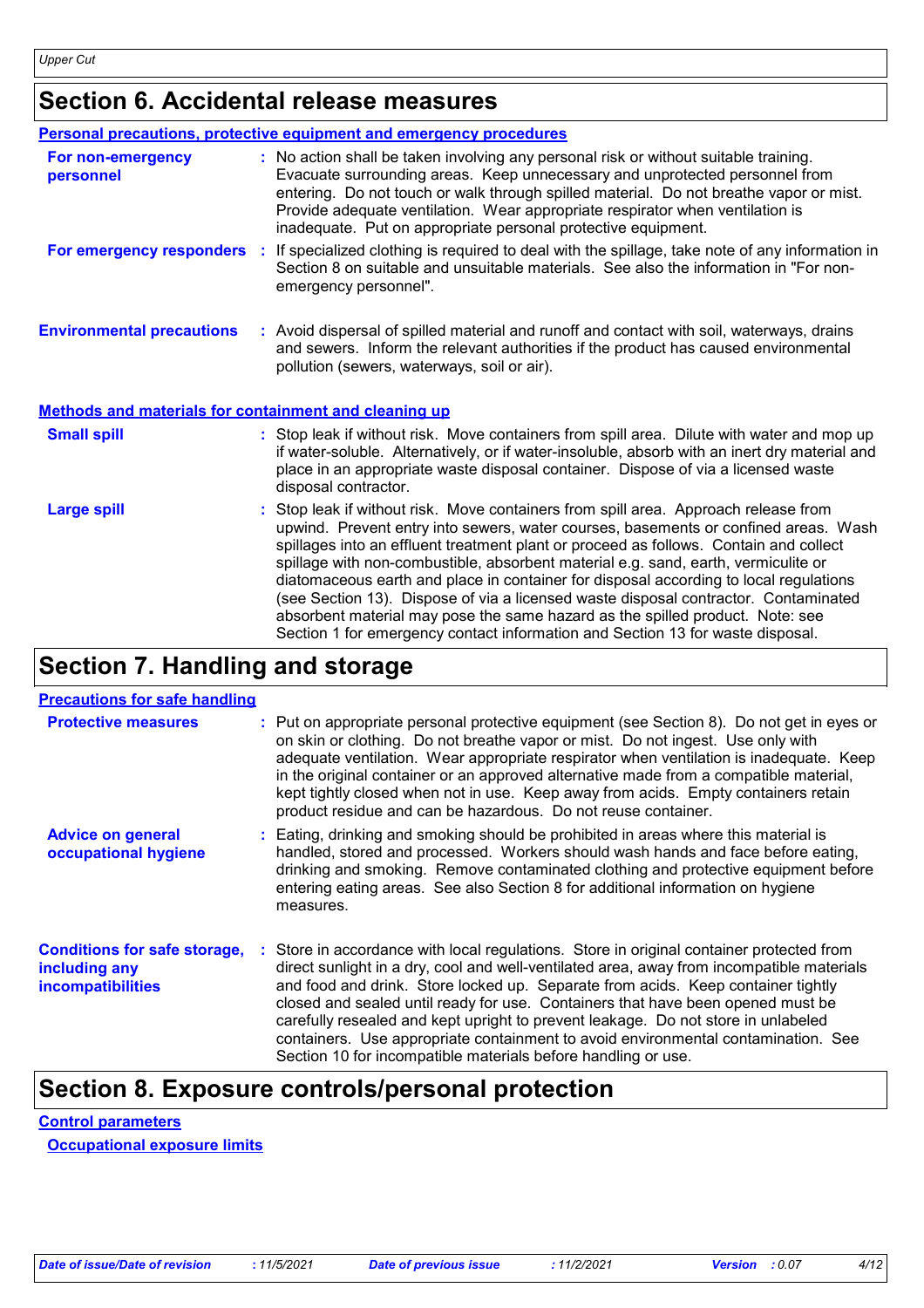# **Section 8. Exposure controls/personal protection**

| <b>Ingredient name</b> | <b>Exposure limits</b>                                            |
|------------------------|-------------------------------------------------------------------|
| 2-butoxyethanol        | ACGIH TLV (United States, 3/2020).                                |
|                        | TWA: 20 ppm 8 hours.                                              |
|                        | OSHA PEL 1989 (United States, 3/1989).                            |
|                        | Absorbed through skin.                                            |
|                        | TWA: 25 ppm 8 hours.                                              |
|                        | TWA: 120 mg/m <sup>3</sup> 8 hours.                               |
|                        | NIOSH REL (United States, 10/2016).                               |
|                        | Absorbed through skin.                                            |
|                        | TWA: 5 ppm 10 hours.<br>TWA: 24 mg/m <sup>3</sup> 10 hours.       |
|                        | OSHA PEL (United States, 5/2018).                                 |
|                        | Absorbed through skin.                                            |
|                        | TWA: 50 ppm 8 hours.                                              |
|                        | TWA: 240 mg/m <sup>3</sup> 8 hours.                               |
| 2-aminoethanol         | ACGIH TLV (United States, 3/2020).                                |
|                        | TWA: 3 ppm 8 hours.                                               |
|                        | TWA: $7.5 \text{ mg/m}^3$ 8 hours.                                |
|                        | STEL: 6 ppm 15 minutes.                                           |
|                        | STEL: 15 mg/m <sup>3</sup> 15 minutes.                            |
|                        | OSHA PEL 1989 (United States, 3/1989).                            |
|                        | TWA: 3 ppm 8 hours.                                               |
|                        | TWA: 8 mg/m <sup>3</sup> 8 hours.                                 |
|                        | STEL: 6 ppm 15 minutes.                                           |
|                        | STEL: 15 mg/m <sup>3</sup> 15 minutes.                            |
|                        | NIOSH REL (United States, 10/2016).                               |
|                        | TWA: 3 ppm 10 hours.                                              |
|                        | TWA: 8 mg/m <sup>3</sup> 10 hours.                                |
|                        | STEL: 6 ppm 15 minutes.<br>STEL: 15 mg/m <sup>3</sup> 15 minutes. |
|                        | OSHA PEL (United States, 5/2018).                                 |
|                        | TWA: 3 ppm 8 hours.                                               |
|                        | TWA: 6 mg/m <sup>3</sup> 8 hours.                                 |
|                        |                                                                   |
| sodium hydroxide       | ACGIH TLV (United States, 3/2020).                                |
|                        | C: $2 \text{ mg/m}^3$<br>OSHA PEL 1989 (United States, 3/1989).   |
|                        | CEIL: $2 \text{ mg/m}^3$                                          |
|                        | NIOSH REL (United States, 10/2016).                               |
|                        | CEIL: $2 \text{ mg/m}^3$                                          |
|                        | OSHA PEL (United States, 5/2018).                                 |
|                        | TWA: 2 mg/m <sup>3</sup> 8 hours.                                 |
|                        |                                                                   |

| <b>Appropriate engineering</b><br>controls | : Use only with adequate ventilation. Use process enclosures, local exhaust ventilation or<br>other engineering controls to keep worker exposure to airborne contaminants below any<br>recommended or statutory limits.                                                                                                                                                                           |
|--------------------------------------------|---------------------------------------------------------------------------------------------------------------------------------------------------------------------------------------------------------------------------------------------------------------------------------------------------------------------------------------------------------------------------------------------------|
| <b>Environmental exposure</b><br>controls  | Emissions from ventilation or work process equipment should be checked to ensure<br>they comply with the requirements of environmental protection legislation. In some<br>cases, fume scrubbers, filters or engineering modifications to the process equipment<br>will be necessary to reduce emissions to acceptable levels.                                                                     |
| Individual protection measures             |                                                                                                                                                                                                                                                                                                                                                                                                   |
| <b>Hygiene measures</b>                    | : Wash hands, forearms and face thoroughly after handling chemical products, before<br>eating, smoking and using the lavatory and at the end of the working period.<br>Appropriate techniques should be used to remove potentially contaminated clothing.<br>Wash contaminated clothing before reusing. Ensure that eyewash stations and safety<br>showers are close to the workstation location. |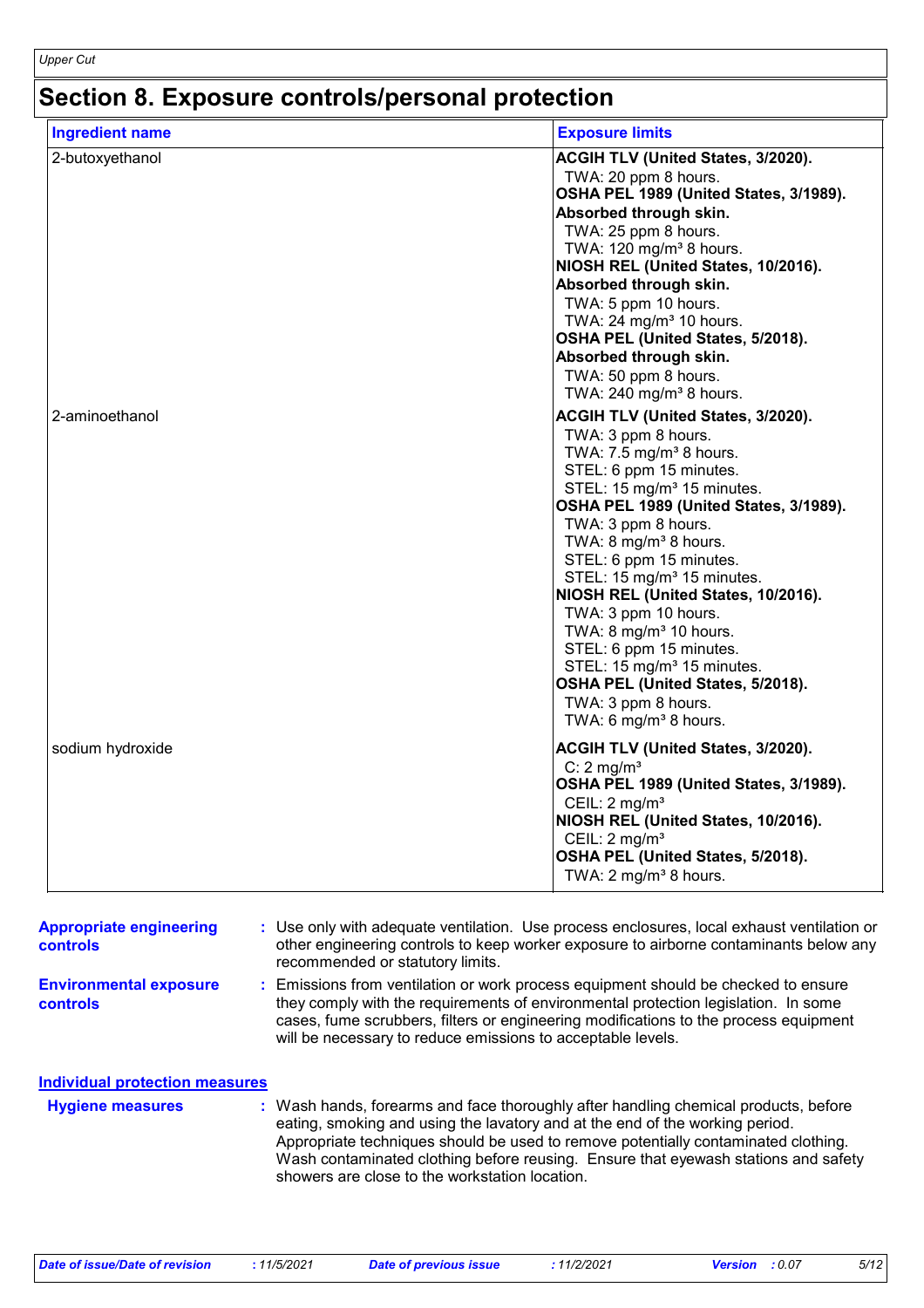# **Section 8. Exposure controls/personal protection**

| <b>Eye/face protection</b>    | : Safety eyewear complying with an approved standard should be used when a risk<br>assessment indicates this is necessary to avoid exposure to liquid splashes, mists,<br>gases or dusts. If contact is possible, the following protection should be worn, unless<br>the assessment indicates a higher degree of protection: chemical splash goggles and/<br>or face shield. If inhalation hazards exist, a full-face respirator may be required instead.                                                                                                                                                              |
|-------------------------------|------------------------------------------------------------------------------------------------------------------------------------------------------------------------------------------------------------------------------------------------------------------------------------------------------------------------------------------------------------------------------------------------------------------------------------------------------------------------------------------------------------------------------------------------------------------------------------------------------------------------|
| <b>Skin protection</b>        |                                                                                                                                                                                                                                                                                                                                                                                                                                                                                                                                                                                                                        |
| <b>Hand protection</b>        | : Chemical-resistant, impervious gloves complying with an approved standard should be<br>worn at all times when handling chemical products if a risk assessment indicates this is<br>necessary. Considering the parameters specified by the glove manufacturer, check<br>during use that the gloves are still retaining their protective properties. It should be<br>noted that the time to breakthrough for any glove material may be different for different<br>glove manufacturers. In the case of mixtures, consisting of several substances, the<br>protection time of the gloves cannot be accurately estimated. |
| <b>Body protection</b>        | : Personal protective equipment for the body should be selected based on the task being<br>performed and the risks involved and should be approved by a specialist before<br>handling this product.                                                                                                                                                                                                                                                                                                                                                                                                                    |
| <b>Other skin protection</b>  | : Appropriate footwear and any additional skin protection measures should be selected<br>based on the task being performed and the risks involved and should be approved by a<br>specialist before handling this product.                                                                                                                                                                                                                                                                                                                                                                                              |
| <b>Respiratory protection</b> | : Based on the hazard and potential for exposure, select a respirator that meets the<br>appropriate standard or certification. Respirators must be used according to a<br>respiratory protection program to ensure proper fitting, training, and other important<br>aspects of use.                                                                                                                                                                                                                                                                                                                                    |

# **Section 9. Physical and chemical properties**

#### **Appearance**

| <b>Physical state</b>                             |    | : Liquid                              |
|---------------------------------------------------|----|---------------------------------------|
| <b>Color</b>                                      |    | : Yellow                              |
| Odor                                              |    | <b>Bland</b>                          |
| <b>Odor threshold</b>                             |    | Not available                         |
| рH                                                |    | $: 12.5$ to 13.5                      |
| <b>Melting point</b>                              |    | : $0^{\circ}$ C (32 $^{\circ}$ F)     |
| <b>Boiling point</b>                              | ÷. | 100°C (212°F)                         |
| <b>Flash point</b>                                |    | Closed cup: >93.334°C (>200°F)        |
| <b>Evaporation rate</b>                           |    | Not available                         |
| <b>Flammability (solid, gas)</b>                  |    | : Not available                       |
| Lower and upper explosive<br>(flammable) limits   |    | : Not available                       |
| <b>Vapor pressure</b>                             |    | <4 kPa (<30 mm Hg) [room temperature] |
| <b>Vapor density</b>                              |    | $<$ 1 [Air = 1]                       |
| <b>Relative density</b>                           | ÷. | 1.03 $g/cm3$                          |
| <b>Solubility</b>                                 |    | Not available                         |
| <b>Partition coefficient: n-</b><br>octanol/water |    | : Not available                       |
| <b>Auto-ignition temperature</b>                  |    | : Not available                       |
| <b>Decomposition temperature</b>                  |    | : Not available                       |
| <b>Viscosity</b>                                  |    | : Not available                       |
| <b>VOC content</b>                                |    | 11.8%                                 |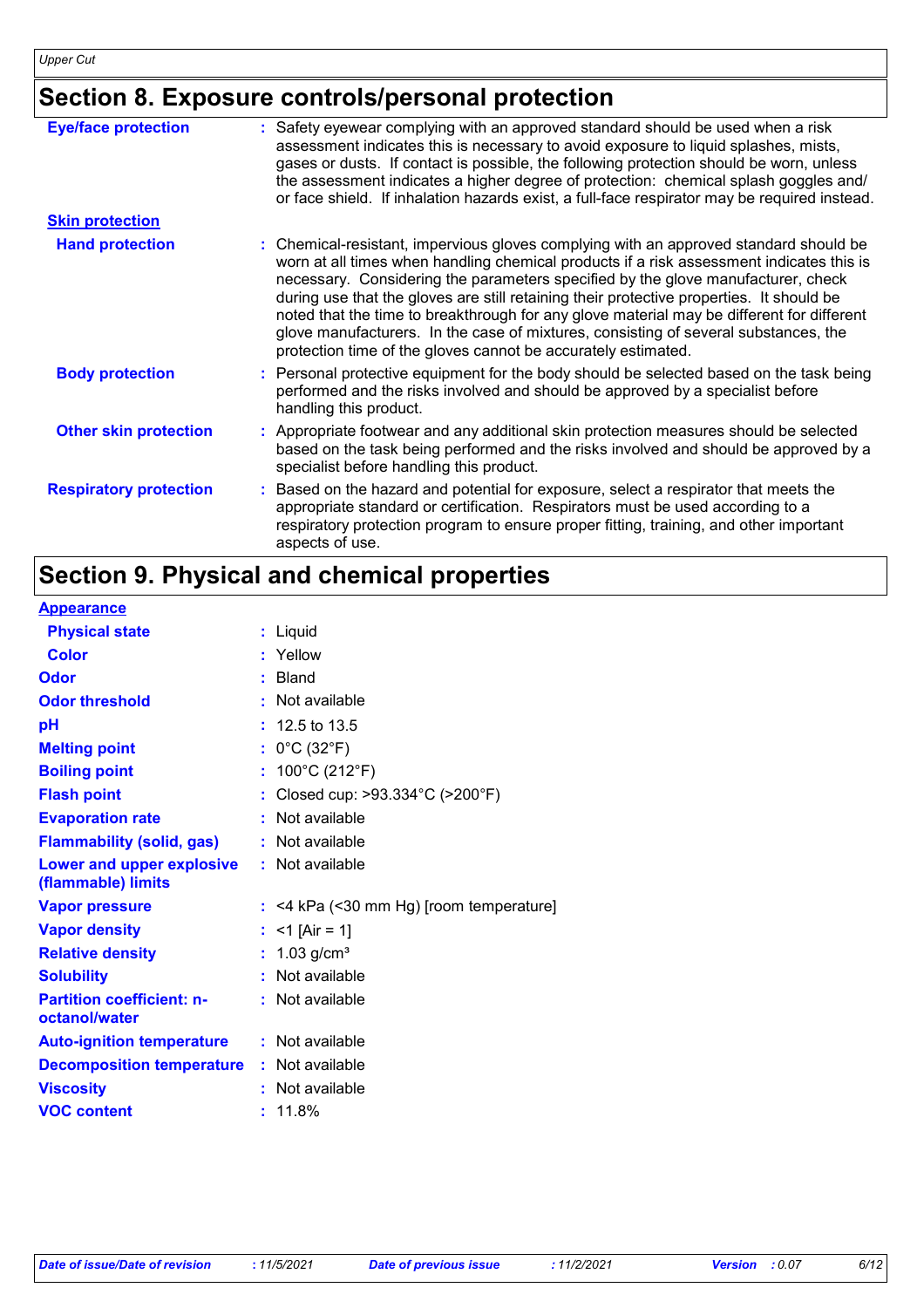## **Section 10. Stability and reactivity**

| <b>Reactivity</b>                            | : No specific test data related to reactivity available for this product or its ingredients.              |
|----------------------------------------------|-----------------------------------------------------------------------------------------------------------|
| <b>Chemical stability</b>                    | : The product is stable.                                                                                  |
| <b>Possibility of hazardous</b><br>reactions | : Under normal conditions of storage and use, hazardous reactions will not occur.                         |
| <b>Conditions to avoid</b>                   | : No specific data.                                                                                       |
| <b>Incompatible materials</b>                | : Reactive or incompatible with the following materials:<br>acids                                         |
| <b>Hazardous decomposition</b><br>products   | : Under normal conditions of storage and use, hazardous decomposition products should<br>not be produced. |

### **Section 11. Toxicological information**

#### **Information on toxicological effects**

#### **Acute toxicity**

| <b>Product/ingredient name</b> | <b>Result</b>                | <b>Species</b> | <b>Dose</b> | <b>Exposure</b>    |
|--------------------------------|------------------------------|----------------|-------------|--------------------|
| 2-butoxyethanol                | LC50 Inhalation Gas.         | Rat            | 450 ppm     | 4 hours            |
|                                | LD50 Dermal                  | Rabbit         | 220 mg/kg   |                    |
|                                | LD50 Dermal                  | Rat            | 2000 mg/kg  |                    |
|                                | LD50 Oral                    | Rat            | 250 mg/kg   |                    |
| 2-aminoethanol                 | <b>LC50 Inhalation Vapor</b> | Rat            | 11 $mg/l$   | 4 hours            |
|                                | LD50 Dermal                  | Rabbit         | 2504 mg/kg  |                    |
|                                | LD50 Oral                    | Rat            | 1720 mg/kg  |                    |
| sodium hydroxide               | <b>LC50 Inhalation Vapor</b> | Rat            | $20$ mg/l   | 1 hours Acute      |
|                                |                              |                |             | toxicity estimates |
|                                | LD50 Dermal                  | Rabbit         | 1359 mg/kg  |                    |
|                                | LD50 Oral                    | Rat            | $140$ mg/kg |                    |

#### **Irritation/Corrosion**

| <b>Product/ingredient name</b> | <b>Result</b>            | <b>Species</b> | <b>Score</b> | <b>Exposure</b>  | <b>Observation</b> |
|--------------------------------|--------------------------|----------------|--------------|------------------|--------------------|
| 2-butoxyethanol                | Eyes - Moderate irritant | Rabbit         |              | 24 hours 100     |                    |
|                                |                          |                |              | mg               |                    |
|                                | Eyes - Severe irritant   | Rabbit         |              | $100 \text{ mg}$ |                    |
|                                | Skin - Mild irritant     | Rabbit         |              | 500 mg           |                    |
| 2-aminoethanol                 | Eyes - Severe irritant   | Rabbit         |              | 250 ug           |                    |
|                                | Skin - Moderate irritant | Rabbit         |              | 505 mg           |                    |
| sodium hydroxide               | Eyes - Severe irritant   | Monkey         |              | 24 hours 1 %     |                    |
|                                | Eyes - Mild irritant     | Rabbit         |              | 400 ug           |                    |
|                                | Eyes - Severe irritant   | Rabbit         |              | 24 hours 50      | ٠                  |
|                                |                          |                |              | ug               |                    |
|                                | Eyes - Severe irritant   | Rabbit         |              | 1%               |                    |
|                                | Eyes - Severe irritant   | Rabbit         |              | 0.5 minutes 1    |                    |
|                                |                          |                |              | mg               |                    |
|                                | Skin - Mild irritant     | Human          |              | 24 hours 2 %     |                    |
|                                | Skin - Severe irritant   | Rabbit         |              | 24 hours 500     |                    |
|                                |                          |                |              | mg               |                    |

#### **Sensitization**

Not available

#### **Mutagenicity**

Not available

#### **Carcinogenicity**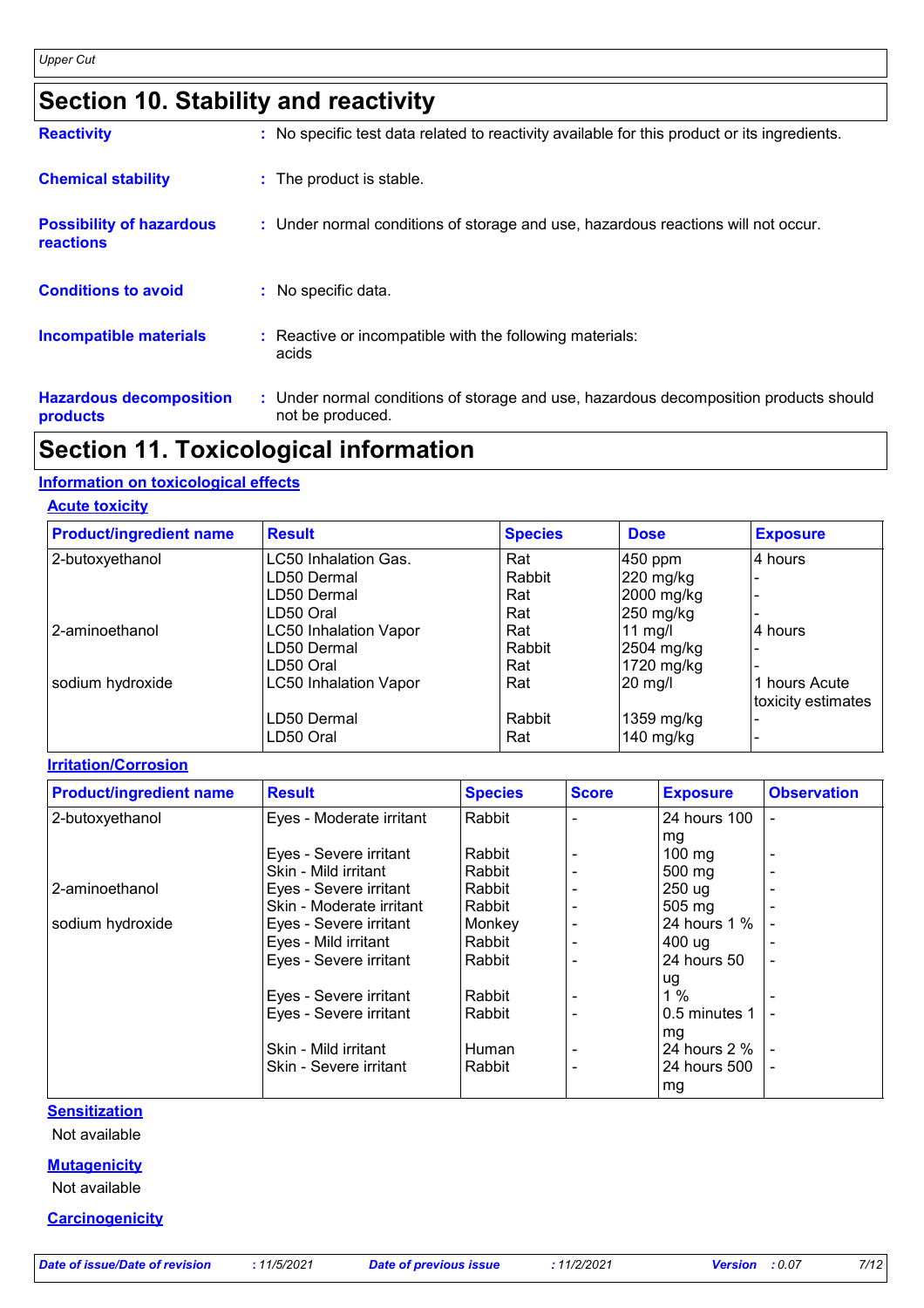### **Section 11. Toxicological information**

#### Not available

#### **Classification**

| <b>Product/ingredient name   OSHA</b> | <b>IARC</b> | <b>NTP</b> |
|---------------------------------------|-------------|------------|
| 2-butoxyethanol                       |             |            |

#### **Reproductive toxicity**

Not available

#### **Teratogenicity**

Not available

#### **Specific target organ toxicity (single exposure)**

Not available

#### **Specific target organ toxicity (repeated exposure)**

Not available

#### **Aspiration hazard**

Not available

#### **Information on the likely routes of exposure :** Not available

#### **Potential acute health effects**

| <b>Eye contact</b>  | : Causes serious eye damage.     |
|---------------------|----------------------------------|
| <b>Inhalation</b>   | $\therefore$ Harmful if inhaled. |
| <b>Skin contact</b> | : Causes severe burns.           |
| <b>Ingestion</b>    | : Harmful if swallowed.          |

#### **Symptoms related to the physical, chemical and toxicological characteristics**

| <b>Eye contact</b>  | : Adverse symptoms may include the following:<br>pain<br>watering<br>redness                           |
|---------------------|--------------------------------------------------------------------------------------------------------|
| <b>Inhalation</b>   | : No specific data.                                                                                    |
| <b>Skin contact</b> | : Adverse symptoms may include the following:<br>pain or irritation<br>redness<br>blistering may occur |
| <b>Ingestion</b>    | : Adverse symptoms may include the following:<br>stomach pains                                         |

#### **Delayed and immediate effects and also chronic effects from short and long term exposure**

| <b>Short term exposure</b>                       |                                                     |
|--------------------------------------------------|-----------------------------------------------------|
| <b>Potential immediate</b><br><b>effects</b>     | $:$ Not available                                   |
| <b>Potential delayed effects : Not available</b> |                                                     |
| Long term exposure                               |                                                     |
| <b>Potential immediate</b><br>effects            | : Not available                                     |
| <b>Potential delayed effects : Not available</b> |                                                     |
| <b>Potential chronic health effects</b>          |                                                     |
| Not available                                    |                                                     |
| <b>General</b>                                   | : No known significant effects or critical hazards. |

*Date of issue/Date of revision* **:** *11/5/2021 Date of previous issue : 11/2/2021 Version : 0.07 8/12*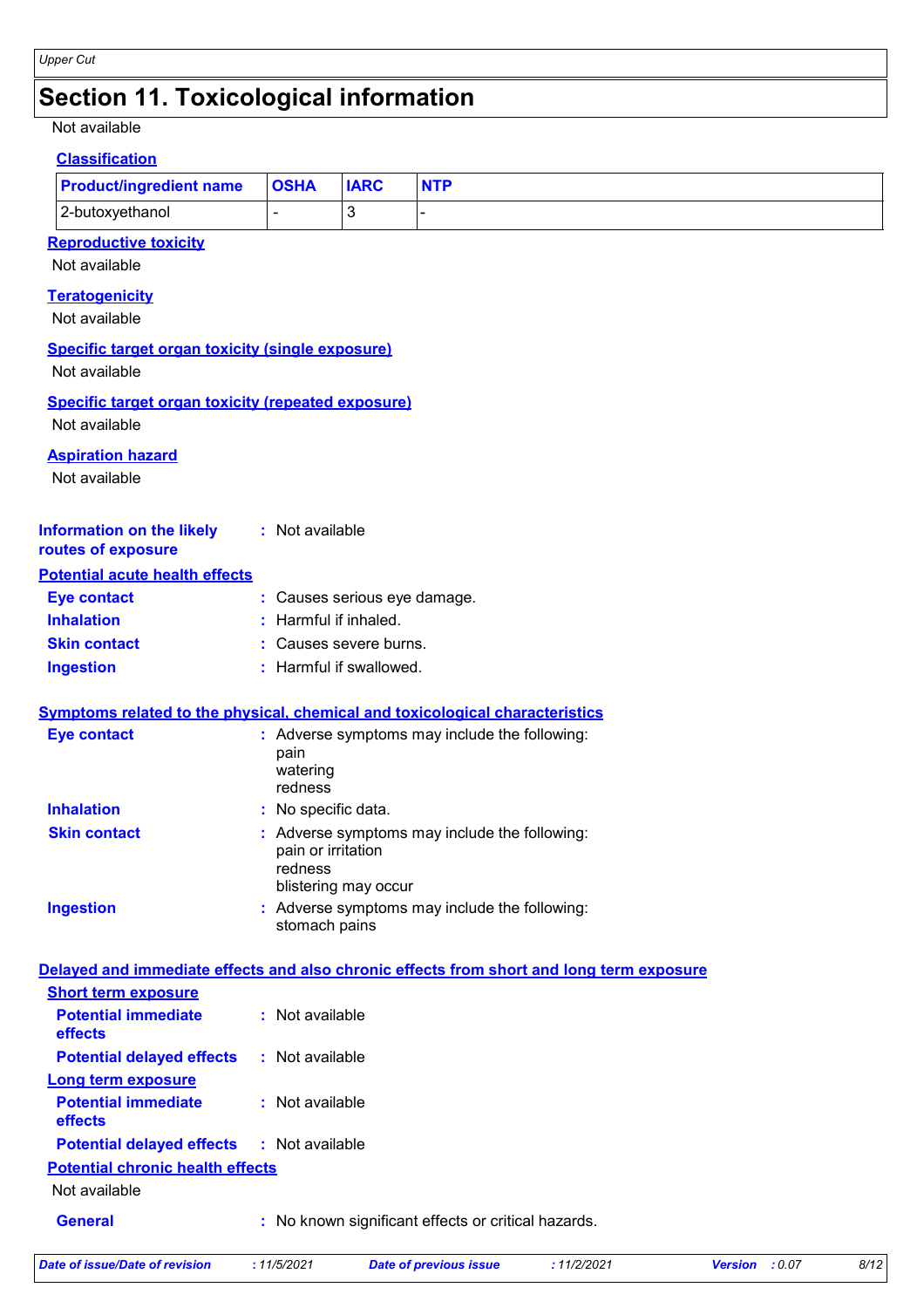## **Section 11. Toxicological information**

| <b>Carcinogenicity</b>       | : No known significant effects or critical hazards. |
|------------------------------|-----------------------------------------------------|
| <b>Mutagenicity</b>          | : No known significant effects or critical hazards. |
| <b>Teratogenicity</b>        | : No known significant effects or critical hazards. |
| <b>Developmental effects</b> | : No known significant effects or critical hazards. |
| <b>Fertility effects</b>     | : No known significant effects or critical hazards. |

#### **Numerical measures of toxicity**

**Acute toxicity estimates**

| <b>Route</b>        | <b>ATE value</b> |
|---------------------|------------------|
| Oral                | 1820.2 mg/kg     |
| Dermal              | 2522.88 mg/kg    |
| Inhalation (gases)  | 5696.2 ppm       |
| Inhalation (vapors) | 153.95 mg/l      |

### **Section 12. Ecological information**

| <b>Product/ingredient name</b> | <b>Result</b>                        | <b>Species</b>                                | <b>Exposure</b> |
|--------------------------------|--------------------------------------|-----------------------------------------------|-----------------|
| 2-butoxyethanol                | Acute EC50 >1000 mg/l Fresh water    | Daphnia - Daphnia magna                       | 48 hours        |
|                                | Acute LC50 800000 µg/l Marine water  | Crustaceans - Crangon crangon                 | 48 hours        |
|                                | Acute LC50 1250000 µg/l Marine water | Fish - Menidia beryllina                      | 96 hours        |
| 2-aminoethanol                 | Acute EC50 8.42 mg/l Fresh water     | Algae - Desmodesmus<br>subspicatus            | 72 hours        |
|                                | Acute LC50 >100000 µg/l Marine water | Crustaceans - Crangon crangon -<br>Adult      | 48 hours        |
|                                | Acute LC50 170 mg/l Fresh water      | Fish - Carassius auratus                      | 96 hours        |
| sodium hydroxide               | Acute EC50 40.38 mg/l Fresh water    | Crustaceans - Ceriodaphnia<br>dubia - Neonate | 48 hours        |
|                                | Acute LC50 125 ppm Fresh water       | Fish - Gambusia affinis - Adult               | 96 hours        |

#### **Persistence and degradability**

| <b>Product/ingredient name</b> | <b>Aquatic half-life</b> | <b>Photolysis</b> | Biodegradability |
|--------------------------------|--------------------------|-------------------|------------------|
| 2-aminoethanol                 |                          |                   | Readily          |

#### **Bioaccumulative potential**

| <b>Product/ingredient name</b> | $\mathsf{LogP}_\mathsf{ow}$ | <b>BCF</b> | <b>Potential</b> |
|--------------------------------|-----------------------------|------------|------------------|
| 2-butoxyethanol                | 0.81                        |            | low              |
| 2-aminoethanol                 | $-1.31$                     |            | low              |

### **Mobility in soil**

| <b>Soil/water partition</b><br>coefficient (K <sub>oc</sub> ) | : Not available                                     |
|---------------------------------------------------------------|-----------------------------------------------------|
| <b>Other adverse effects</b>                                  | : No known significant effects or critical hazards. |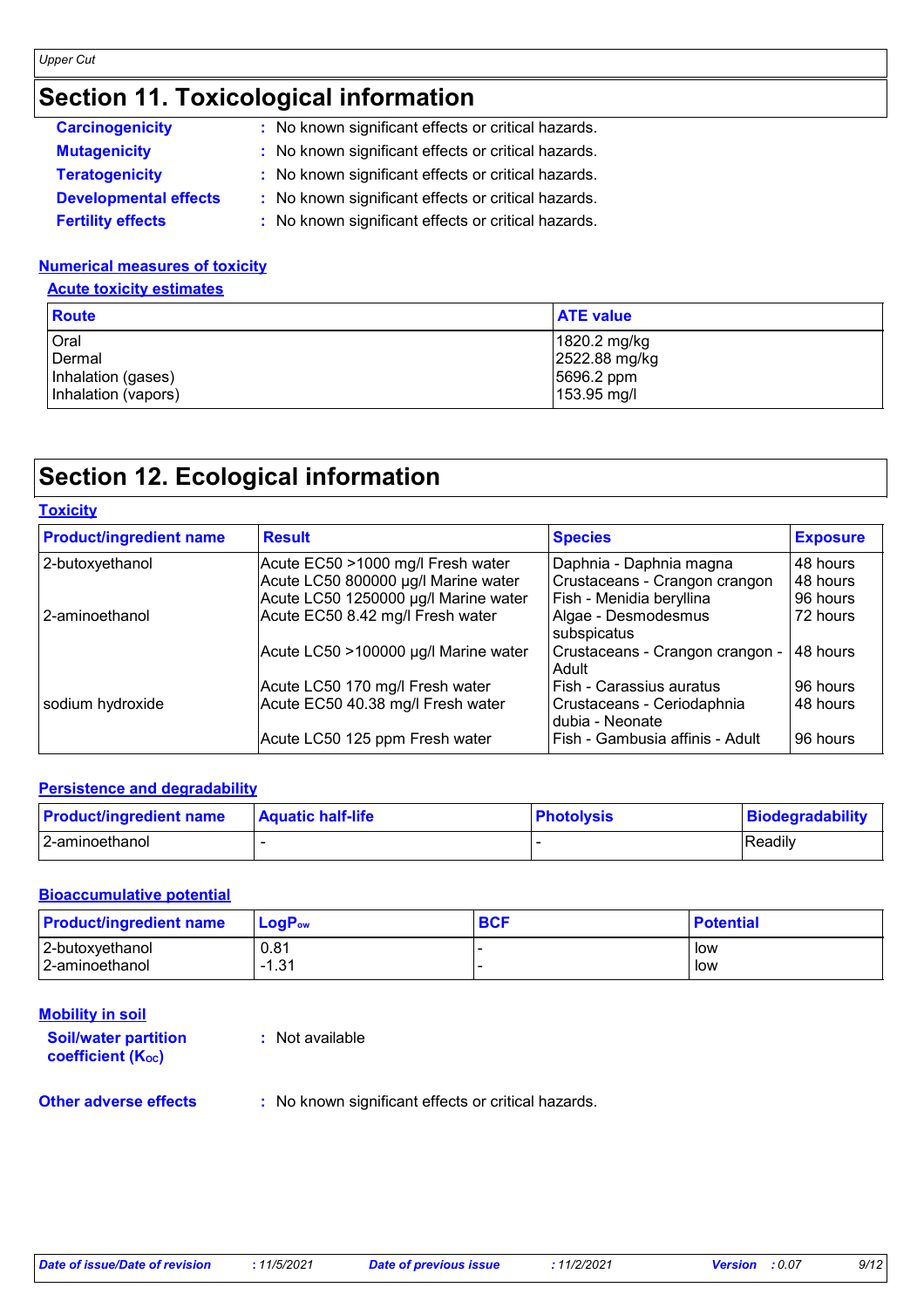### **Section 13. Disposal considerations**

**Disposal methods :**

The generation of waste should be avoided or minimized wherever possible. Disposal of this product, solutions and any by-products should at all times comply with the requirements of environmental protection and waste disposal legislation and any regional local authority requirements. Dispose of surplus and non-recyclable products via a licensed waste disposal contractor. Waste should not be disposed of untreated to the sewer unless fully compliant with the requirements of all authorities with jurisdiction. Waste packaging should be recycled. Incineration or landfill should only be considered when recycling is not feasible. This material and its container must be disposed of in a safe way. Care should be taken when handling emptied containers that have not been cleaned or rinsed out. Empty containers or liners may retain some product residues. Avoid dispersal of spilled material and runoff and contact with soil, waterways, drains and sewers.

### **Section 14. Transport information**

|                                      | <b>DOT Classification</b>                                               | <b>IMDG</b>                                                             | <b>IATA</b>                                                             |
|--------------------------------------|-------------------------------------------------------------------------|-------------------------------------------------------------------------|-------------------------------------------------------------------------|
| <b>UN number</b>                     | <b>UN1719</b>                                                           | <b>UN1719</b>                                                           | <b>UN1719</b>                                                           |
| <b>UN proper</b><br>shipping name    | Caustic alkali liquids, n.o.s.<br>(2-aminoethanol, Sodium<br>hydroxide) | Caustic alkali liquids, n.o.s.<br>(2-aminoethanol, Sodium<br>hydroxide) | Caustic alkali liquids, n.o.s.<br>(2-aminoethanol, Sodium<br>hydroxide) |
| <b>Transport</b><br>hazard class(es) | 8<br>≝ ≚<br><b>CORROSM</b>                                              | 8                                                                       | 8<br>翠绿                                                                 |
| <b>Packing group</b>                 | $\mathbf{III}$                                                          | $\mathbf{III}$                                                          | Ш                                                                       |
| <b>Environmental</b><br>hazards      | No.                                                                     | No.                                                                     | No.                                                                     |

**Additional information DOT Classification :**

| : This product can be shipped as a limited quantity in containers equal to or less than 1.3 |
|---------------------------------------------------------------------------------------------|
| gallons (5 liters) - 49CFR Part 173.154 Exceptions for Class 8 (corrosive materials).       |

**Reportable quantity** 33898.3 lbs / 15389.8 kg [3947.1 gal / 14941.6 L]. Package sizes shipped in quantities less than the product reportable quantity are not subject to the RQ (reportable quantity) transportation requirements.

#### **Special precautions for user Transport within user's premises:** always transport in closed containers that are **:** upright and secure. Ensure that persons transporting the product know what to do in the event of an accident or spillage.

**Transport in bulk according :** Not available **to IMO instruments**

### **Section 15. Regulatory information**

| <b>U.S. Federal regulations</b><br><b>Clean Air Act Section 112</b> | Not listed<br>÷. |                                                                                                                                                                  |            |                       |       |
|---------------------------------------------------------------------|------------------|------------------------------------------------------------------------------------------------------------------------------------------------------------------|------------|-----------------------|-------|
| (b) Hazardous Air<br><b>Pollutants (HAPS)</b>                       |                  |                                                                                                                                                                  |            |                       |       |
| <b>SARA 311/312</b>                                                 |                  |                                                                                                                                                                  |            |                       |       |
| <b>Classification</b>                                               |                  | : ACUTE TOXICITY (oral) - Category 4<br><b>ACUTE TOXICITY (inhalation) - Category 4</b><br><b>SKIN CORROSION - Category 1</b><br>SERIOUS EYE DAMAGE - Category 1 |            |                       |       |
| <b>Composition/information on ingredients</b>                       |                  |                                                                                                                                                                  |            |                       |       |
| Date of issue/Date of revision                                      | : 11/5/2021      | <b>Date of previous issue</b>                                                                                                                                    | :11/2/2021 | <b>Version</b> : 0.07 | 10/12 |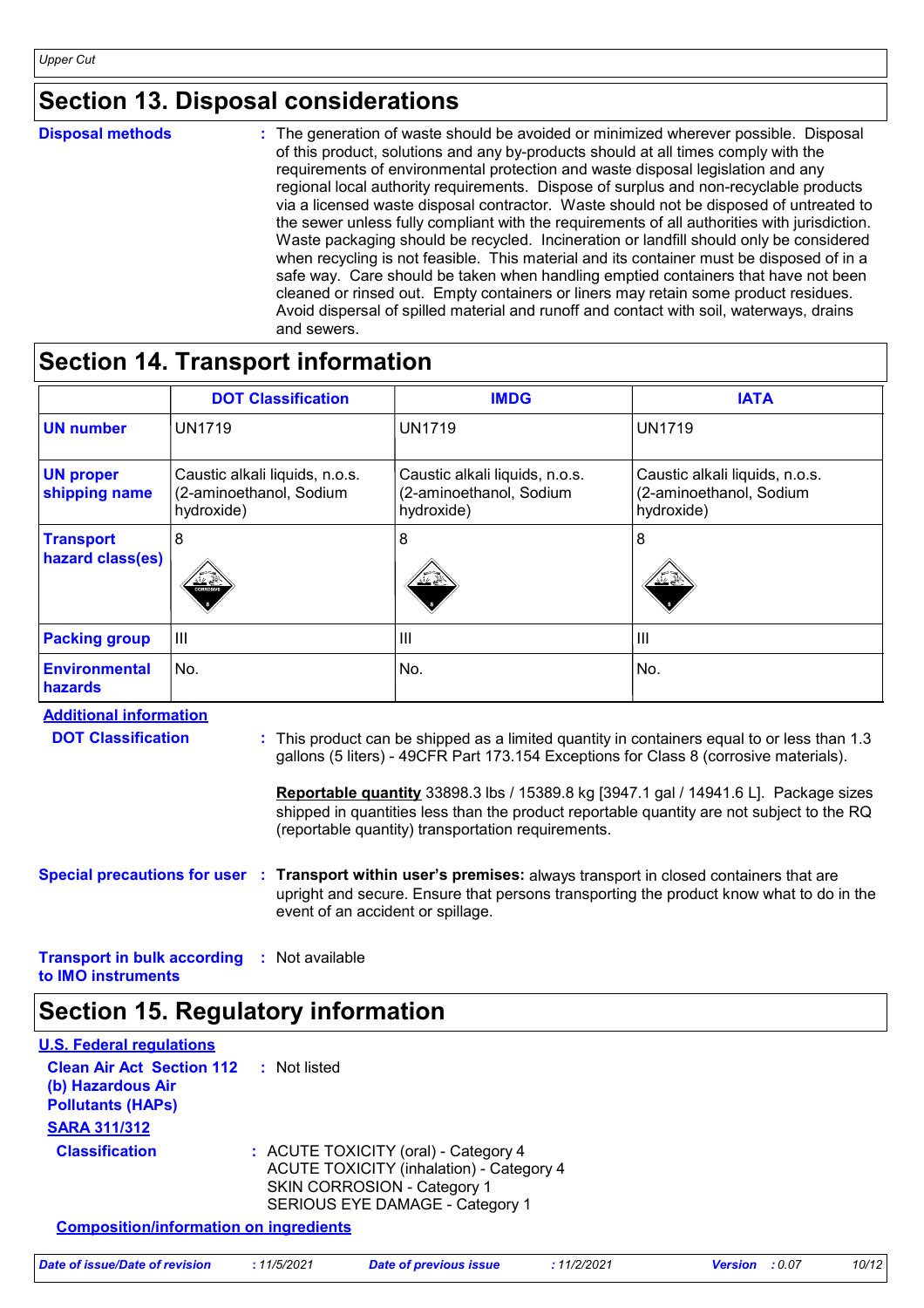### **Section 15. Regulatory information**

| <b>Name</b>      | $\frac{9}{6}$ | <b>Classification</b>                           |
|------------------|---------------|-------------------------------------------------|
| 2-butoxyethanol  | ≤ $9.9$       | <b>FLAMMABLE LIQUIDS - Category 4</b>           |
|                  |               | <b>ACUTE TOXICITY (oral) - Category 3</b>       |
|                  |               | <b>ACUTE TOXICITY (dermal) - Category 3</b>     |
|                  |               | <b>ACUTE TOXICITY (inhalation) - Category 2</b> |
|                  |               | <b>EYE IRRITATION - Category 2A</b>             |
| 2-aminoethanol   | ≤4.9          | <b>FLAMMABLE LIQUIDS - Category 4</b>           |
|                  |               | <b>ACUTE TOXICITY (oral) - Category 4</b>       |
|                  |               | <b>ACUTE TOXICITY (inhalation) - Category 4</b> |
|                  |               | SKIN IRRITATION - Category 2                    |
|                  |               | EYE IRRITATION - Category 2A                    |
| sodium hydroxide | ≤3            | <b>ACUTE TOXICITY (oral) - Category 3</b>       |
|                  |               | <b>ACUTE TOXICITY (dermal) - Category 4</b>     |
|                  |               | <b>ACUTE TOXICITY (inhalation) - Category 3</b> |
|                  |               | <b>SKIN IRRITATION - Category 2</b>             |
|                  |               | <b>EYE IRRITATION - Category 2A</b>             |

#### **SARA 313**

|                                           | <b>Product name</b> | <b>CAS number</b> | %     |
|-------------------------------------------|---------------------|-------------------|-------|
| <b>Form R</b> - Reporting<br>requirements | l 2-butoxvethanol   | 111-76-2          | ∣≤9.9 |

SARA 313 notifications must not be detached from the SDS and any copying and redistribution of the SDS shall include copying and redistribution of the notice attached to copies of the SDS subsequently redistributed.

#### **Inventory list**

| <b>CANADA INVENTORY</b><br>(DSL)            | : All components are listed or exempted. |
|---------------------------------------------|------------------------------------------|
| <b>United States inventory</b><br>(TSCA 8b) | : All components are active or exempted. |

### **Section 16. Other information**

#### **Hazardous Material Information System (U.S.A.)**



**Caution: HMIS® ratings are based on a 0-4 rating scale, with 0 representing minimal hazards or risks, and 4 representing significant hazards or risks. Although HMIS® ratings and the associated label are not required on SDSs or products leaving a facility under 29 CFR 1910.1200, the preparer may choose to provide them. HMIS® ratings are to be used with a fully implemented HMIS® program. HMIS® is a registered trademark and service mark of the American Coatings Association, Inc.**

**The customer is responsible for determining the PPE code for this material. For more information on HMIS® Personal Protective Equipment (PPE) codes, consult the HMIS® Implementation Manual.**

**National Fire Protection Association (U.S.A.)**



**Reprinted with permission from NFPA 704-2001, Identification of the Hazards of Materials for Emergency Response Copyright ©1997, National Fire Protection Association, Quincy, MA 02269. This reprinted material is not the complete and official position of the National Fire Protection Association, on the referenced subject which is represented only by the standard in its entirety.**